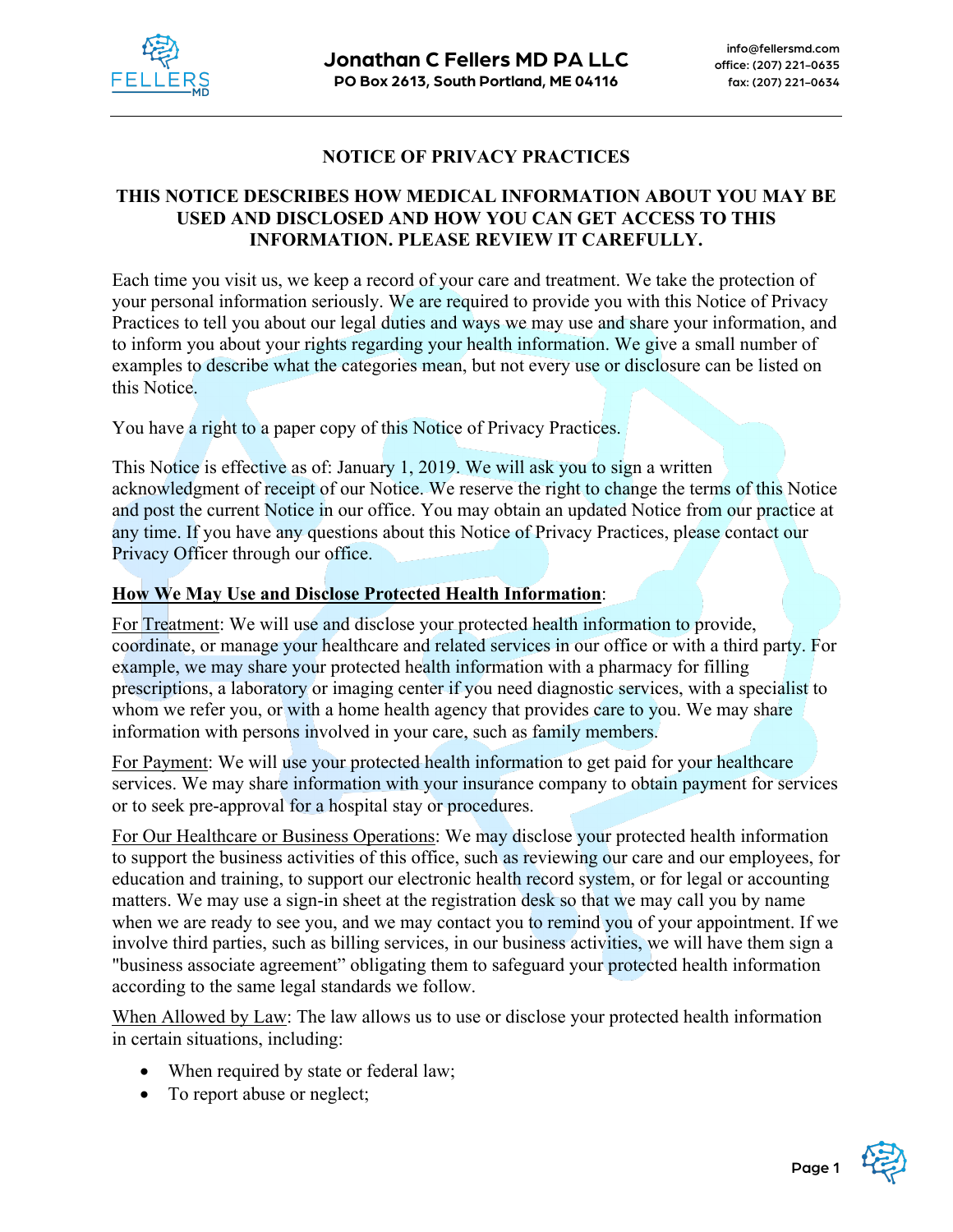

- To persons authorized by law to act on your behalf, such as a guardian, health care power of attorney or surrogate;
- For disaster relief purposes, such as to notify family about your whereabouts and condition;
- For public health activities such as reporting on or preventing certain diseases;
- To comply with Food and Drug Administration requirements;
- For health oversight purposes such as reporting to Medicare, Medicaid or licensing audits, investigations or inspections;
- Where required by U.S. Department of Health and Human Services to determine our compliance;
- In connection with Workers' Compensation claims for benefits;
- To assist coroners or funeral directors in carrying out their duties;
- To comply with a valid court order, subpoena or other appropriate administrative or legal request if you are involved in a lawsuit or to assist law enforcement where there was a possible crime on the premises. We may also share your information where necessary to prevent or lessen a serious or imminent threat to you or another.
- If you are an inmate, we may release your information for your health or safety in the correctional facility; We may share your information with appropriate military entities if you are a member or veteran of the armed forces; We may be required to disclose information for national security or intelligence purposes.

With your Authorization: Other uses and disclosures will be made only with your written authorization. For example, we will ask for your written permission before promoting a product or service to you for which we will be paid by a company, and generally before sharing your health information in a way that is considered a sale under the law. If you sign an authorization, you may revoke it at any time, except where we have already shared your information based upon your permission.

**Your Rights**: Following is a statement of your rights with respect to your protected health information.

# **You have the right to access, inspect and copy your protected health information**.

- This usually includes medical and/or billing records. You must submit a written request to us, and you agree to pay the reasonable costs associated with complying with your request before we provide you with your record
- You may ask us to provide your electronic record in electronic format. If we are unable to \provide your record in the format you request, we will provide the record in a form that works for you and our office. You may ask us to transmit your record to a specific person or entity by making a written, signed request.
- Under certain circumstances, your provider may not allow you to see or access certain parts of your record. You may ask that this decision be reviewed by another licensed professional.

**You have the right to request to receive confidential communications**, and request contact from us by **alternative means** or at an alternative location.